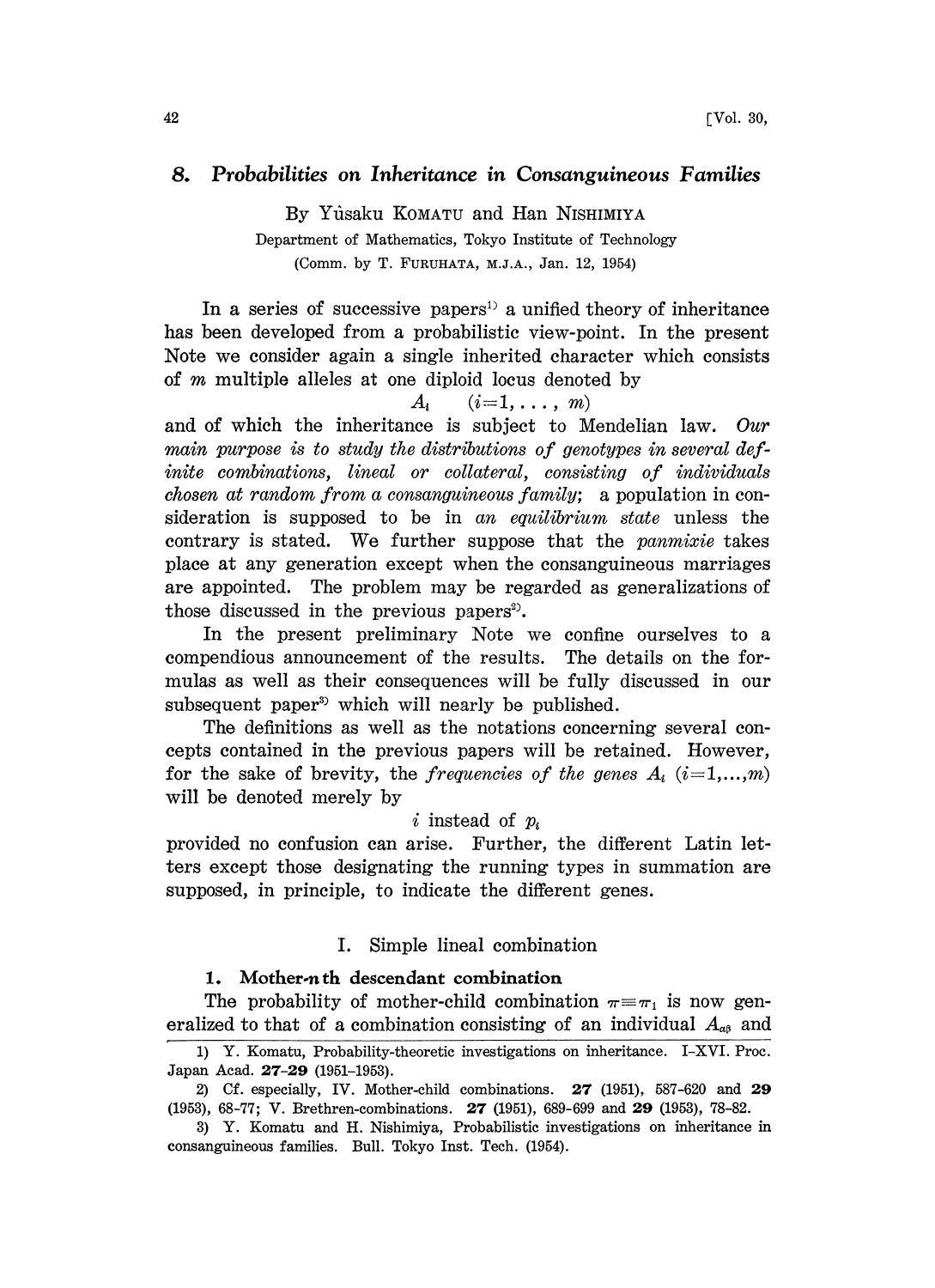No. 1] Probabilities on Inheritance in Consanguineous Families 43

its *n* th descendant  $A_{\xi\eta}$ , which will be designated by

$$
\pi_n(a\beta; \, \, \hat{\varepsilon}\eta)\!\equiv\! \overline{A}_{a\beta} \kappa_n(a\beta; \, \, \hat{\varepsilon}\eta).
$$

The reduced probability  $\kappa_n$  satisfies a recurrence equation

$$
_{n}(\alpha\beta;\;\hat{\varepsilon}_{\eta})\!=\!\textstyle\sum_{\kappa_{n-1}}\!\!(\alpha\beta;\;ab)_{\kappa}\!(ab;\;\hat{\varepsilon}_{\eta})
$$

where the summation extends over all the possible types  $A_{ab}$ . The running suffices will be designated, in principle, by letters at the head of Latin alphabet. Now, it is shown that the probability is expressed by the formula

$$
\kappa_n(\alpha\beta; \ \xi\eta) = \overline{A}_{\xi\eta} + 2^{-n+1}Q(\alpha\beta; \ \xi\eta)
$$

where the quantity  $Q$  is independent of the generation-number  $n$ and its values are given as follows:

| $Q(ii; ii) = i(1-i)$ ,             | $Q(ii; ik) = k(1-2i),$               |  |
|------------------------------------|--------------------------------------|--|
| $Q(ii; kk) = -k^2$ ,               | $Q(ii; hk) = -2hk;$                  |  |
| $Q(ij; i) = \frac{1}{2}i(1-2i),$   | $Q(ij; i j) = \frac{1}{2}(i+j-4ij),$ |  |
| $Q(ij; i k) = \frac{1}{2}k(1-4i),$ | $Q(ij; kk) = -k^2$ ,                 |  |
| $Q(ij; hk) = -2hk.$                |                                      |  |

The proof of the formula can be performed by induction<sup>4</sup> by actually verifying an identity

 $\sum Q(a\beta; a b) \kappa(ab; \xi \eta) = \sum Q(a\beta; ab) Q(ab; \xi \eta) = \frac{1}{2}Q(a\beta; \xi \eta).$ 

It is noted that the quantity  $Q$  satisfies a quasi-symmetry relation

 $\overline{A}_{\alpha\beta}Q(\alpha\beta; \xi\eta) = \overline{A}_{\xi\eta}Q(\xi\eta; \alpha\beta)$ 

and further the identities

 $\sum Q(a\beta; ab) = 0, \qquad \sum \overline{A}_{ab} Q(ab; \xi \eta) = 0.$ 

An asymptotic behavior of  $\kappa_n$  as  $n \to \infty$  can be readily deduced from its expression derived above. In fact, there holds a limit equation

$$
\lim \kappa_n(\alpha\beta; \; \hat{\varepsilon}\eta) = \overline{A}_{\varepsilon\eta}
$$

stating that a consanguineous correlation between the types of an individual and of its  $n$  th descendant becomes negligible for a sufficiently large  $n$ . The approach to the limit is for any pair monotone.

Finally, it is to be remarked that the values of  $\kappa_n(a\beta; \xi_\eta)$ , and hence also of  $Q(\alpha\beta; \xi\eta)$ , are evidently independent of  $\alpha\beta$  provided the genotype  $A_{\xi\eta}$  possesses no gene in common with  $A_{\alpha\beta}$ . Consequently, the values of  $\kappa_n(ij; k k)$  and  $\kappa_n(ij; h k)$  coincide with  $\kappa_n(ii; k k)$ and  $\kappa_n(ii; hk)$ , respectively. Similar remarks will be availed passim.

# 2. Parents-n th descendant combination

Let a pair of parents with fixed types  $(A_{\alpha\beta}, A_{\gamma\delta})$  be given, the order of members being taken into account. We then denote by

<sup>4)</sup> Another deductive derivation of the formula is found in Y. Komatu and H. Nishimiya, Lineal combinations on a Mendelian inherited character. Rep. Star. Appl. Res., JUSE 3 (1953).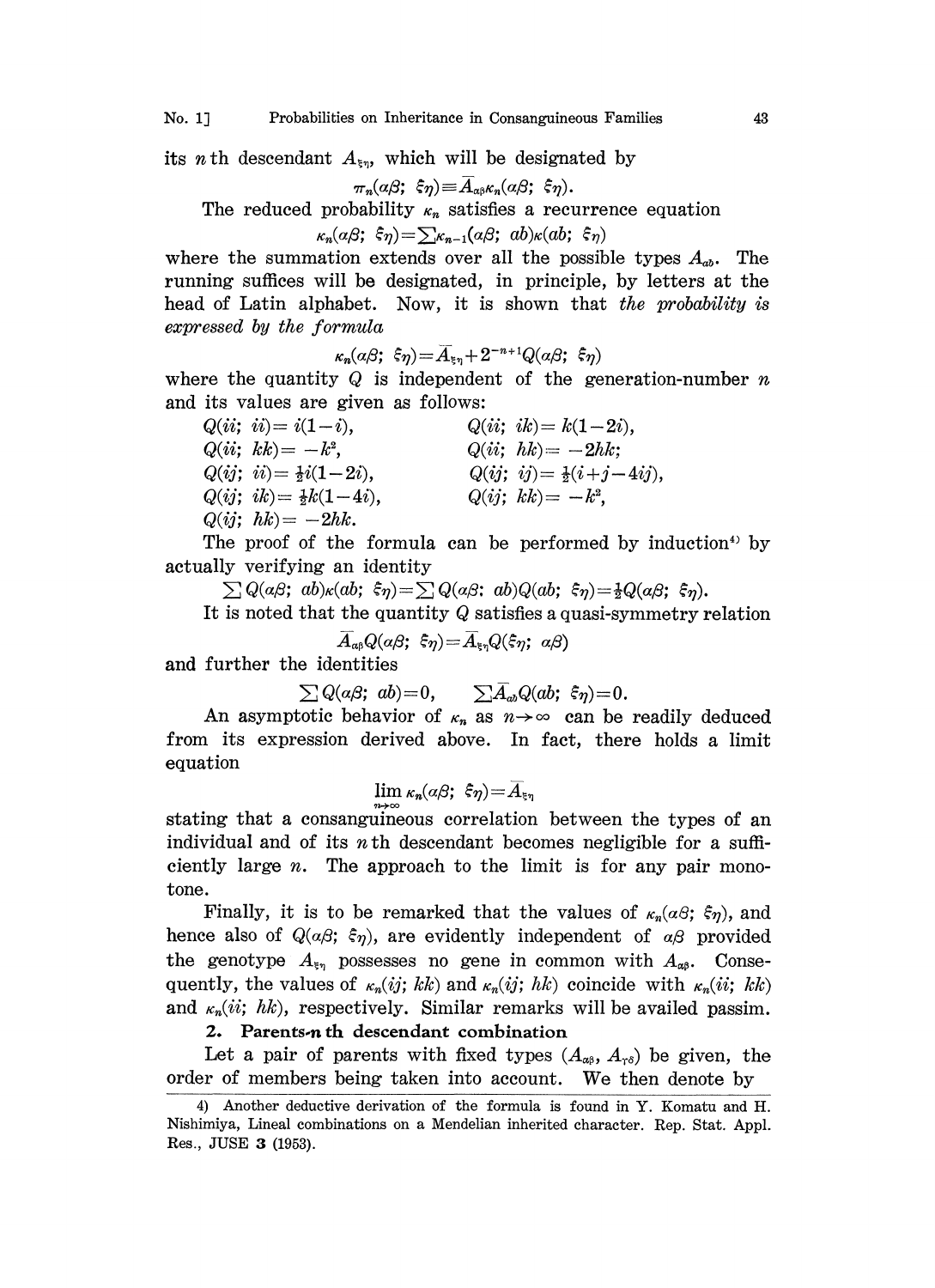$\varepsilon_n(\alpha\beta, \gamma\delta; \xi\eta)$ 

the probability that the pair is accompanied by an  $n$  th descendant  $A_{\xi_7}$ . The values of  $\varepsilon = \varepsilon_1$  have already been availed in a previous paper<sup>5</sup>. The probability in question is given by a recurrence formula

 $\varepsilon_n(\alpha\beta, \gamma\delta; \xi_\eta) = \sum \varepsilon(\alpha\beta, \gamma\delta; ab) \kappa_{n-1}(ab; \xi_\eta).$ 

It is shown that the probability is expressed by the formula

$$
\varepsilon_n(\alpha\beta,\ \gamma\delta;\ \xi\eta)\!=\!\overline{A}_{\xi\eta}+2^{-n+1}E(\alpha\beta,\ \gamma\delta;\ \xi\eta)
$$

valid for  $n \geq 2$ . The factor E in the residual term is then defined by

$$
E(a\beta, \ \gamma\delta; \ \hat{\epsilon}\eta) = 2 \sum \epsilon(a\beta, \ \gamma\delta; \ ab) Q(ab; \ \hat{\epsilon}\eta)
$$

and is symmetric with respect to  $\alpha\beta$  and  $\gamma\delta$ . Its values are listed as follows:

 $E(ii, ii; ii) = 2i(1-i),$  $E(ii, ii; gg) = -2g^2$ ,  $E(ii, ik; ii) = \frac{1}{2}i(3-4i),$  $E(ii, ik; kk) = \frac{1}{2}k(1-4k),$  $E(ii, ik; kg) = \frac{1}{2}g(1-8k),$  $E(ii, ik; fg) = -4fg;$  $E(ii, kk; ii) = i(1-2i),$  $E(ii, kk; ig) = g(1-4i),$  $E(ii, kk; fg) = -4fg;$  $E(ii, hk; ii) = i(1-2i),$  $E(ii, hk; kk) = \frac{1}{2}k(1-4k),$  $E(ii, hk; ig) = g(1-4i),$  $E(ii, hk; gg) = -2g^2$ ,  $E(ij, ij; ii) = i(1-2i),$  $E(ij, ij; ig) = g(1-4i),$  $E(ij, ij; fg) = -4fg;$  $E(ij, i k; ii) = i(1-2i)$ ,  $E(ij, ik; jj) = \frac{1}{2}j(1-4j),$  $E(ij, ik; ig) = g(1-4i),$  $E(ij, i k; gg) = -2g^2$ ,  $E(ij, hk; ii) = \frac{1}{2}i(1-4i)$ ,  $E(ij, hk; ig) = \frac{1}{2}g(1-8i),$  $E(ij, hk; fg) = -4fg.$  $E(ii, ii; ig) = 2g(1-2i),$  $E(ii, ii; fg) = -4fg;$  $E(ii, ik; ik) = \frac{1}{2}(i + 3k - 8ik),$  $E(ii, ik; ig) = \frac{1}{2}g(3-8i),$  $E(ii, ik; gg) = -2g^2$ ,  $E(ii, kk; ik) = i + k - 4ik,$  $E(ii, kk; gg) = -2g^2$ ,  $E(ii, hk; ik) = \frac{1}{2}(i+2k-8ik),$  $E(ii, hk; hk) = \frac{1}{2}(h + k - 8hk),$  $E(ii, hk; kg) = \frac{1}{2}g(1 - 8k),$  $E(ii, hk; fg) = -4fg;$  $E(ij, ij; ij) = i+j-4ij,$  $E(ij, ij; gg) = -2g^2$ ,  $E(ij, ik; ij) = \frac{1}{2}(i + 2j - 8ij),$  $E(ij, ik; jk) = \frac{1}{2}(j + k - 8jk),$  $E(ij, ik; jg) = \frac{1}{2}g(1-8j),$  $E(ij, ik; fg) = -4fg;$  $E(ij, hk; ij) = \frac{1}{2}(i + j - 8ij),$  $E(ij, hk; gg) = -2g^2$ , It is noted that the quantity  $E$  satisfies the identities

get  $\sum E(\alpha\beta, \gamma\delta; ab) = 0,$  $\sum A_{ab}E(a\beta, ab; \xi\eta)=Q(a\beta; \xi\eta).$ <br>
if  $\varepsilon_n$  as  $n\rightarrow\infty$  is obvious; nam<br>  $\kappa\beta, \gamma\delta; \xi\eta)=\overline{A}_{\xi\eta}.$ An asymptotic behavior of  $\varepsilon_n$  as  $n \to \infty$  is obvious; namely, we

$$
\lim_{n\to\infty}\varepsilon_n(\alpha\beta,\ \gamma\delta;\ \hat{\varepsilon}\eta)=\widehat{A}_{\varepsilon\eta}.
$$

5) Cf. I. Distribution of genes. 27 (1951), 371-377.